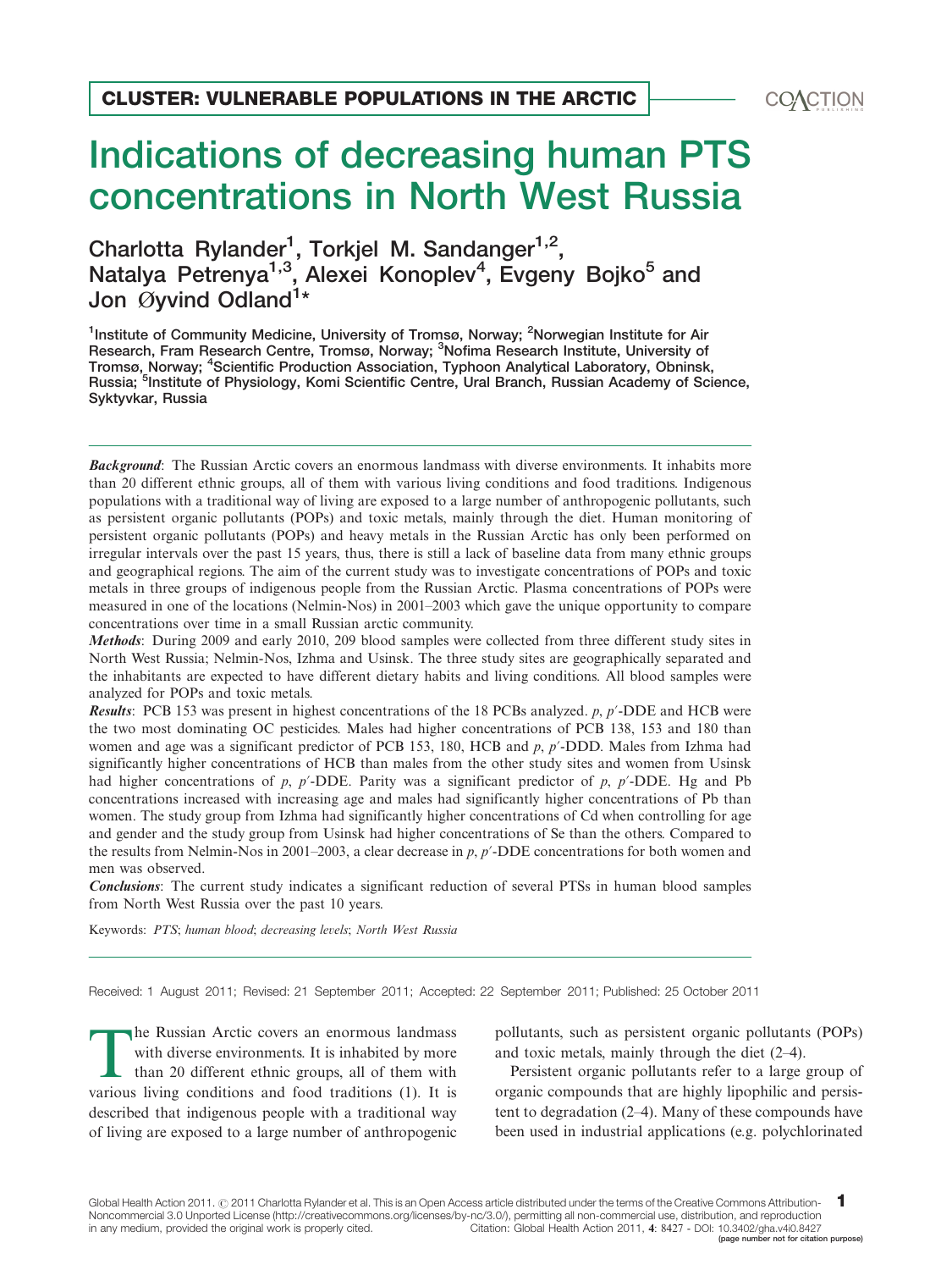biphenyls (PCBs)) or as pesticides (e.g. dichlorodiphenyltrichloroethane (DDT) and hexachlorobenzene (HCB)). Due to their chemical properties, many POPs biomagnify in the food chain and high concentrations are therefore found in species at the top of the food web. Toxic metals, such as Lead (Pb) and Mercury (Hg), are naturally occurring substances. Through human activities, for example mining and the use of leaded gasoline, large amounts of these metals have been released into the environment where they bioaccumulate in organisms and biomagnify in food webs. As many indigenous people in the Russian Arctic live from subsistence hunting and fishing and sometime close to point sources, they are likely to be exposed to elevated concentrations of POPs and toxic metals. High concentrations of  $p, p'$ -DDE (metabolite of DDT; dichlorodiphenyldichloroethylene) has, for example, been monitored in blood from people residing in Chukotka in eastern Russia and high levels of toxic metals, e.g. Pb, have been reported among several ethnic groups in Russia  $(1-4)$ .

There are many potential effects of human exposure to persistent toxic substances (PTSs) e.g. endocrine disrupting effects, neurodevelopmental, and immunological effects  $(5-7)$ . However, the evidence base is sometimes weak (8, 9). Recently, POP exposure was linked to the increasing incidence of cancer and diabetes  $(7-9)$ . Accidental release of Hg, has shown that exposure to this metal has deleterious effects on human health (9). The effects of environmental pollutants on human health are, often subtle, long term, sometimes transgenerational, and difficult to measure even in long-term epidemiological studies in large populations. There is therefore a need for comprehensive research that monitors the concentration and distribution of toxic substances in different geographical regions in humans over time (4).

Human monitoring of POPs and heavy metals in the Russian Arctic has only been performed on irregular intervals over the past 15 years; thus, there is still a lack of baseline data from many ethnic groups and geographical regions  $(1-4)$ . To be able to properly evaluate the healthrelated effects of contaminants, high-quality baseline data is crucial.

The aim of the current study was to investigate concentrations of POPs and toxic metals in three groups of indigenous people from the Russian Arctic. Plasma concentrations of POPs were measured in one of the locations (Nelmin-Nos) in 2001–2003 that gave the unique opportunity to compare concentrations over time in a small Russian arctic community (10, 11).

# Materials and methods

### Study participants and blood collection

During 2009 and early 2010, 209 blood samples were collected from three different study sites in North West

Russia; Nelmin-Nos, Izhma, and Usinsk (Table 1). Nelmin-Nos is a community of about 800 inhabitants located in the Pechora River Basin in the Nenets Autonomous Okrug. The inhabitants of this area are Nenets, except 14 adult participants who are of Russian ethnicity. Izhma is a rural inland district in the Komi Republic. All of the participants from Izhma reported that they were Komi of ethnicity. People in this area are mainly reindeer herders. Fifty blood samples were also collected in the city of Usinsk (44,000 inhabitants) in the Komi Republic. Usinsk is the center for oil and gas production in the Komi Republic. Eighty eight percent of the study participants from Usinsk reported that they were Komi of ethnicity.

The blood samples were collected from the participants at the same time as they took part in a general health examination. The study participants were invited to the health survey through advertisement in various public areas (medical center, shops, school, school canteen, day care center,museum, and public wash place). An informed consent was signed before inclusion, and the study was accepted by the ethical committees of the different regions.

### Chemical analysis

### Persistent organic pollutants

The blood samples were analyzed for POPs in the scientific production facility 'Typhoon' at the Center for Environmental Chemistry in Obninsk in Russia. The methods used were described in detail by Konoplev (11). In brief, all samples were spiked with mass-labeled internal standards (six PCBs and six pesticides) before extraction. One to four milliliters of serum was extracted using liquid-liquid extraction with  $20-35$  ml (depending on sample volume) of methyl tertiary butyl ether as solvent. The extraction procedure was repeated twice. The extracts were dried on anhydrous sodium sulphate and up-concentrated to 10 ml on a rotary evaporator. Lipids were removed using gel permeation chromatography with Bio Bead SX-3 as sorbent and a 1:1 mixture of hexane and dichloromethane (DCM) as solvent. After further volume reduction to 0.5 ml, the extracts were cleaned up on prepacked deactivated silica (3%) columns using hexane and DCM/hexane (1:1) as solvent.

### **Metals**

The analyses of metals in full blood were also performed in the scientific production facility 'Typhoon' at the Center for Environmental Chemistry in Obninsk in Russia. Only samples from the Komi Republic were analyzed for metals due to limited sample volumes from Nelmin-Nos. The methods used have been described elsewhere (11). In brief, samples for Pb and cadmium (Cd) analysis were prepared using 0.1% triton X-100 and 2N nitric acid. The samples were analyzed with atomic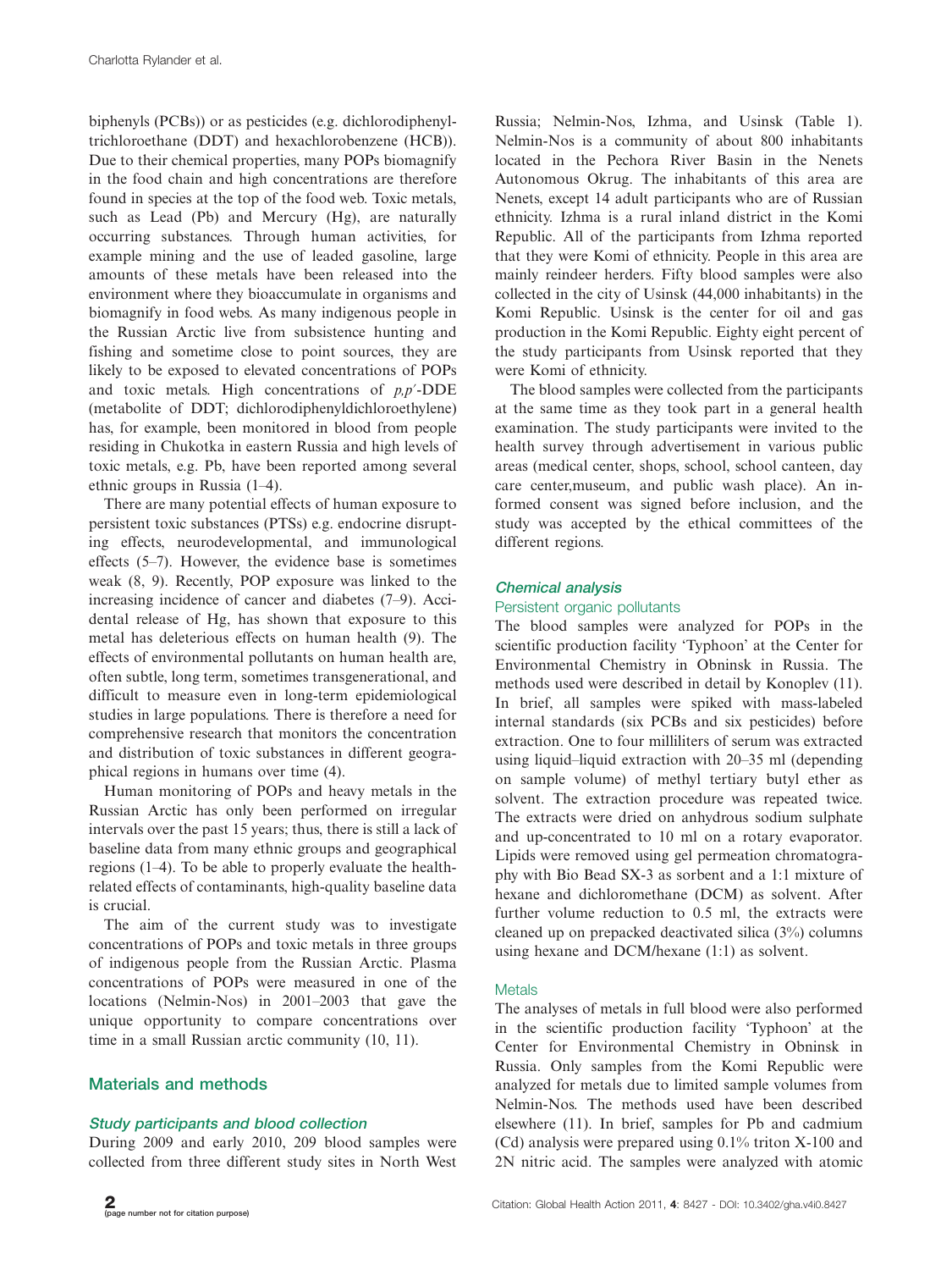|                        | Nelmin-Nos. $n = 109$    | Izhma, $n = 50$ | Usinsk. $n = 50$                 |
|------------------------|--------------------------|-----------------|----------------------------------|
| % Males/Females        | 20/80                    | 50/50           | 50/50                            |
| Age, mean (min-max)    | 41 $(6-77)$              | $31(15 - 55)$   | $40(19-62)$                      |
| Parity, mean (min-max) | $2.8(0-9)$               | $2.3(1-3)$      | $2.1(1-4)$                       |
| Ethnicity              | Nenets-except 14 Russian | Komi            | 88% Komi, 10% Russian, 2% others |

### Table 1. Study group characteristics

absorption spectrometry. In advance of the Hg analysis, full blood samples were prepared using 5% potassium permanganate and concentrated nitric and sulfuric acid (1:3). The mixture was heated at  $60^{\circ}$ C for 4 hours and analyzed with the 'cold vapor' technique on a spectrophotometer. Full blood samples for selenium analysis were prepared by adding ascorbic acid, 5% sodium molybdate (aq.), and a mixture of concentrated nitric acid and sulfuric acid (3:4). The solution was heated in 15 min at  $120^{\circ}$ C and afterwards to  $160^{\circ}$ C to complete decomposition. After cooling and filtration, 1% of 1,2 diamino-4 nitrobenzene was added. One hour later, 5 nitro-2, 1, 3-benzoselendiazol was extracted using chloroform. Selenium concentration was later analyzed by electrothermal atomic-absorption spectrometry.

### Determination of lipids

The content of cholesterol, triglycerides, and phospholipids were determined enzymatically and total lipids were calculated according to the formula:

# $TL = 1.677(TC - FC) + FC + TG + PL$

TL, total lipids, TC, total cholesterol, FC, free cholesterol, TG, triglycerides, and PL, phospholipids, after Akins et al. (12).

### Quality control of chemical analysis

The recovery of each analyte was calculated in spiked serum samples and varied between 65 and 110% for both the PCBs and the pesticides. Blank samples containing matrix and reference samples were analyzed for each batch of samples with successful results. The current laboratory also participates in the AMAP interlaboratory comparison program for POPs organized by Institut National de Santé Publique du Québec, Canada thrice each year. Results from the interlaboratory comparisons indicate that the uncertainties of the analysis are well within $\pm 20\%$  of the assigned values. The analytical QA/ QC for the two time periods of analyses was identical, and both time windows performed very good in the AMAP QA/QC Ring Test (2, 4).

There were some analytical challenges linked to the analyses of POPs in the dataset. The samples from the Komi Republic were prepared using 3–5 ml of serum, whereas only 1 ml was used from the samples from Nelmin-Nos, due to limited serum volumes. Larger sample volumes result in lower limit of detections (LOD). To avoid systematic errors, the LODs for the smaller sample volumes from Nelmin-Nos were also applied to the data from the Komi Republic.

### Statistical analysis

Statistical analysis was performed using the freely available software R, version 2.12.1 ([http://cran.r-project.org\)](http://cran.r-project.org), and the NADA package for R. Kaplan-Meier methods and ROS were used for finding central tendency for analytes with more than 10% non-detects (Table 2). All contaminant data were right skewed and log transformed by the natural logarithm before analyses in order to achieve normality. Significant predictors were evaluated by linear models controlling for potential confounding factors. Diagnostic plots of the residuals were evaluated to ensure that model assumptions were met. In order to avoid misclassification, statistical analyses were only performed on analytes with more than 60% detected (PCB 138, PCB 153, PCB 180, p,p?-DDE, and HCB).

## **Results**

The detection frequencies and the method LOD in the dataset are reported in Table S1 in the supporting information. Blood concentrations of POPs and metals among the study participants are provided in Tables 2-4.

Of the 18 PCBs analyzed, PCB 153 was present in highest concentrations in samples from all three study sites, whereas  $p, p'$ -DDE and HCB were the two most dominating OC pesticides. The PCB pattern among men at all three study sites was as follows: PCB1 53-PCB  $180 > PCB$  138 > PCB 118. For women, the PCB pattern varied between study site; Nelmin-Nos: PCB 153-PCB 180-PCB 118-PCB 138, Izhma, and Usinsk; PCB 153-PCB 118-PCB 138-PCB 180.

Males had significantly higher concentrations of PCB 138, 153, and 180 than women ( $p = < 0.05$ ). Older people had also higher concentrations of PCB 153, 180, HCB and p, p'-DDE ( $p = 0.001$ ). When adjusting for age and gender, there was no difference in PCB 138, PCB 153, and PCB 180 concentrations between the three study locations; however, males from Izhma had significantly higher concentrations of HCB than the others ( $p =$ 0.003). Among women, the participants from Usinsk had higher concentrations of  $p, p'$ -DDE when adjusting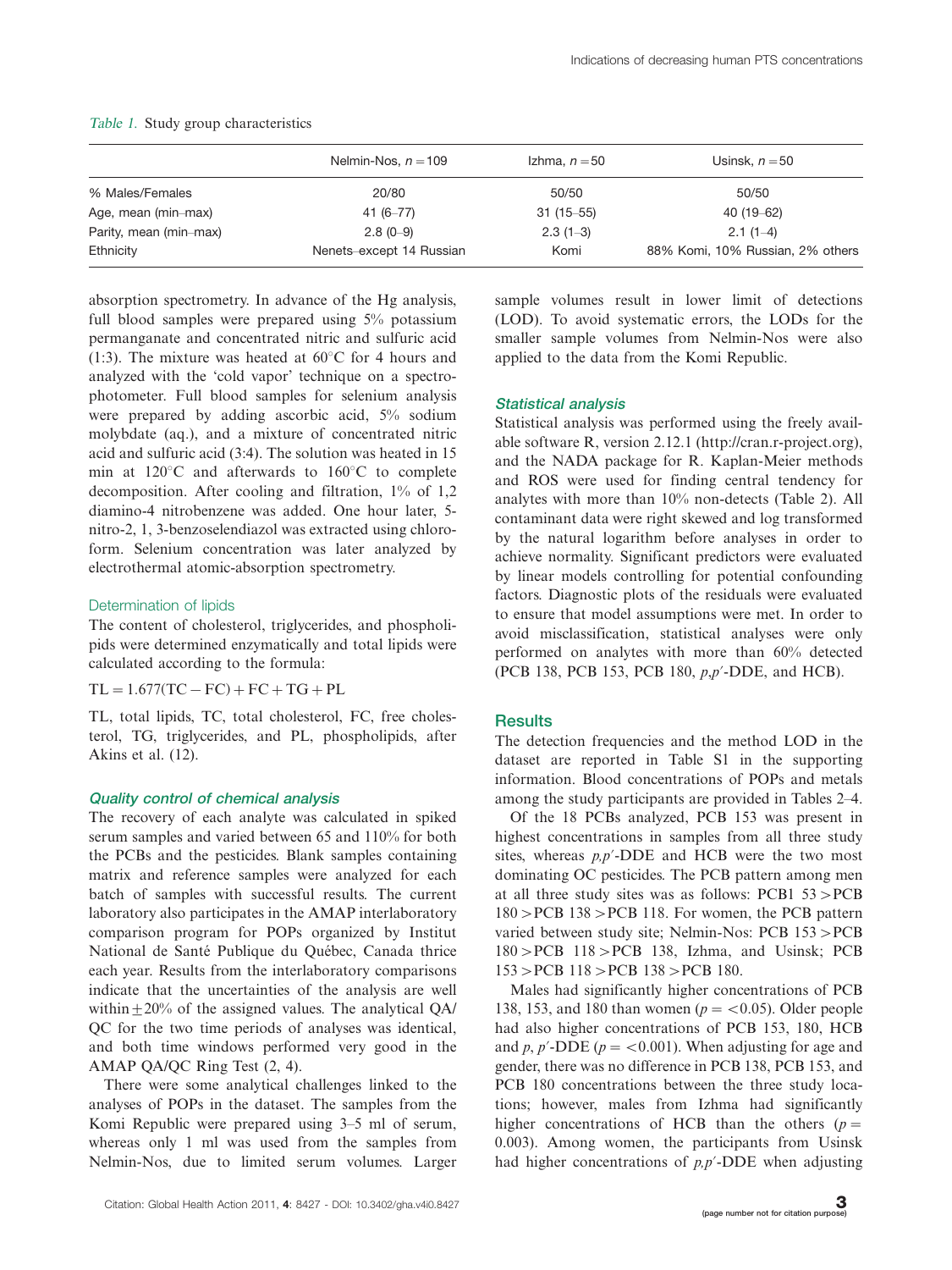# Table <sup>2</sup>. Concentrations of OCs (ng/g) lipid weight in women

| Concentration (ng/g) I.w |             | Nelmin-Nos $(n=87)$                                                                                                                 | Izhma $(n=25)$                                                                            | Usinsk $(n=25)$                      |
|--------------------------|-------------|-------------------------------------------------------------------------------------------------------------------------------------|-------------------------------------------------------------------------------------------|--------------------------------------|
| PCB 28/31                | AM(min-max) | 38 ( <lod-396)< th=""><th>N/A</th><th>18<math>(&lt;</math>LOD-45)</th></lod-396)<>                                                  | N/A                                                                                       | 18 $(<$ LOD-45)                      |
|                          | Median      | 16                                                                                                                                  | N/A                                                                                       | 12                                   |
| <b>PCB 52</b>            | AM(min-max) | 38 ( <lod-277)< td=""><td>14<math>(&lt;</math>LOD-31)</td><td>25 (<lod-35)< td=""></lod-35)<></td></lod-277)<>                      | 14 $(<$ LOD-31)                                                                           | 25 ( <lod-35)< td=""></lod-35)<>     |
|                          | Median      | 22                                                                                                                                  | 11                                                                                        | 15                                   |
| <b>PCB 99</b>            | AM(min-max) | 31 ( <lod-304)< td=""><td>16 (<lod-56)< td=""><td>25 (<lod-35)< td=""></lod-35)<></td></lod-56)<></td></lod-304)<>                  | 16 ( <lod-56)< td=""><td>25 (<lod-35)< td=""></lod-35)<></td></lod-56)<>                  | 25 ( <lod-35)< td=""></lod-35)<>     |
|                          | Median      | 20                                                                                                                                  | 9.4                                                                                       | 25                                   |
| <b>PCB 101</b>           | AM(min-max) | 35 ( <lod-294)< td=""><td>22 (<lod-77)< td=""><td>29 (<lod-43)< td=""></lod-43)<></td></lod-77)<></td></lod-294)<>                  | 22 ( <lod-77)< td=""><td>29 (<lod-43)< td=""></lod-43)<></td></lod-77)<>                  | 29 ( <lod-43)< td=""></lod-43)<>     |
|                          | Median      | 12                                                                                                                                  | 13                                                                                        | 25                                   |
| <b>PCB 105</b>           | AM(min-max) | 28 ( <lod-99)< td=""><td>18 (<lod-38)< td=""><td>18<math>(&lt;</math>LOD-41)</td></lod-38)<></td></lod-99)<>                        | 18 ( <lod-38)< td=""><td>18<math>(&lt;</math>LOD-41)</td></lod-38)<>                      | 18 $(<$ LOD-41)                      |
|                          | Median      | 17                                                                                                                                  | 14                                                                                        | 14                                   |
| <b>PCB 110</b>           | AM(min-max) | 34 ( <lod-152)< td=""><td>26 (<lod-49)< td=""><td>27 (<lod-50)< td=""></lod-50)<></td></lod-49)<></td></lod-152)<>                  | 26 ( <lod-49)< td=""><td>27 (<lod-50)< td=""></lod-50)<></td></lod-49)<>                  | 27 ( <lod-50)< td=""></lod-50)<>     |
|                          | Median      | 19                                                                                                                                  | 19                                                                                        | 24                                   |
| <b>PCB 118</b>           | AM(min-max) | 48 ( <lod-268)< td=""><td>41 (<lod-66)< td=""><td>44 (<lod-106)< td=""></lod-106)<></td></lod-66)<></td></lod-268)<>                | 41 ( <lod-66)< td=""><td>44 (<lod-106)< td=""></lod-106)<></td></lod-66)<>                | 44 ( <lod-106)< td=""></lod-106)<>   |
|                          | Median      | 30                                                                                                                                  | 35                                                                                        | 40                                   |
| <b>PCB 128</b>           | AM/median   | N/A                                                                                                                                 | N/A                                                                                       | N/A                                  |
| <b>PCB 138</b>           | AM(min-max) | 46 ( <lod-169)< td=""><td><math>32</math> (<lod-61)< td=""><td>40 (<lod-66)< td=""></lod-66)<></td></lod-61)<></td></lod-169)<>     | $32$ ( <lod-61)< td=""><td>40 (<lod-66)< td=""></lod-66)<></td></lod-61)<>                | 40 ( <lod-66)< td=""></lod-66)<>     |
|                          | Median      | 35                                                                                                                                  | 31                                                                                        | 37                                   |
| <b>PCB 153</b>           | AM(min-max) | 98 ( <lod-534)< td=""><td>65 (<lod-156)< td=""><td>72 (<lod-137)< td=""></lod-137)<></td></lod-156)<></td></lod-534)<>              | 65 ( <lod-156)< td=""><td>72 (<lod-137)< td=""></lod-137)<></td></lod-156)<>              | 72 ( <lod-137)< td=""></lod-137)<>   |
|                          | Median      | 78                                                                                                                                  | 59                                                                                        | 67                                   |
| <b>PCB 156</b>           | AM(min-max) | N/A                                                                                                                                 | N/A                                                                                       | N/A                                  |
| <b>PCB 170</b>           | AM(min-max) | 21 ( <lod-288)< td=""><td>N/A</td><td>N/A</td></lod-288)<>                                                                          | N/A                                                                                       | N/A                                  |
|                          | Median      | 9                                                                                                                                   | N/A                                                                                       | N/A                                  |
| <b>PCB 180</b>           | AM(min-max) | 57 ( <lod-286)< td=""><td>23 (<lod-108)< td=""><td><math>30</math> (<lod-113)< td=""></lod-113)<></td></lod-108)<></td></lod-286)<> | 23 ( <lod-108)< td=""><td><math>30</math> (<lod-113)< td=""></lod-113)<></td></lod-108)<> | $30$ ( <lod-113)< td=""></lod-113)<> |
|                          | Median      | 47                                                                                                                                  | 8.5                                                                                       | 25                                   |
| <b>PCB 183</b>           | AM/median   | N/A                                                                                                                                 | N/A                                                                                       | N/A                                  |
| <b>PCB 187</b>           | AM(min-max) | 16 ( <lod-243)< td=""><td>N/A</td><td>N/A</td></lod-243)<>                                                                          | N/A                                                                                       | N/A                                  |
|                          | Median      | 6                                                                                                                                   | N/A                                                                                       | N/A                                  |
| <b>HCB</b>               | AM(min-max) | 135 ( <lod-373)< td=""><td>122 (32-297)</td><td>117 (35-320)</td></lod-373)<>                                                       | 122 (32-297)                                                                              | 117 (35-320)                         |
|                          | Median      | 110                                                                                                                                 | 102                                                                                       | 103                                  |
| a-HCH                    | AM/median   | N/A                                                                                                                                 | N/A                                                                                       | N/A                                  |
| b-HCH                    | AM/median   | N/A                                                                                                                                 | N/A                                                                                       | N/A                                  |
| g-HCH                    | AM/median   | N/A                                                                                                                                 | N/A                                                                                       | N/A                                  |
| Heptachlor               | AM/median   | N/A                                                                                                                                 | N/A                                                                                       | N/A                                  |
| Oxychlordane             | AM/median   | N/A                                                                                                                                 | N/A                                                                                       | N/A                                  |
| trans-Chlordane          | AM/median   | N/A                                                                                                                                 | N/A                                                                                       | N/A                                  |
| cis-Chlordane            | AM/median   | N/A                                                                                                                                 | N/A                                                                                       | N/A                                  |
| trans-Nonachlor          | AM(min-max) | N/A                                                                                                                                 | N/A                                                                                       | $3.6$ ( <lod-21)< td=""></lod-21)<>  |
|                          | Median      | N/A                                                                                                                                 | N/A                                                                                       | 1.3                                  |
| cis-Nonachlor            | AM/median   | N/A                                                                                                                                 | N/A                                                                                       | N/A                                  |
| Dieldrin                 | AM/median   | N/A                                                                                                                                 | N/A                                                                                       | N/A                                  |
| $o, p'$ -DDE             | AM/median   | N/A                                                                                                                                 | N/A                                                                                       | N/A                                  |
| $p, p'$ -DDE             | AM(min-max) | 246 ( <lod-1342)< td=""><td><math>127(41 - 517)</math></td><td>234 (91-600)</td></lod-1342)<>                                       | $127(41 - 517)$                                                                           | 234 (91-600)                         |
|                          | Median      | 163                                                                                                                                 | 107                                                                                       | 203                                  |
| $o, p'$ -DDD             | AM/median   | N/A                                                                                                                                 | N/A                                                                                       | N/A                                  |
| $p, p'$ -DDD             | AM/median   | N/A                                                                                                                                 | N/A                                                                                       | N/A                                  |
| $O, D'$ -DDT             | AM/median   | N/A                                                                                                                                 | N/A                                                                                       | N/A                                  |
| $p, p'$ -DDT             | AM/median   | N/A                                                                                                                                 | N/A                                                                                       | N/A                                  |
| Mirex                    | AM/median   | N/A                                                                                                                                 | N/A                                                                                       | N/A                                  |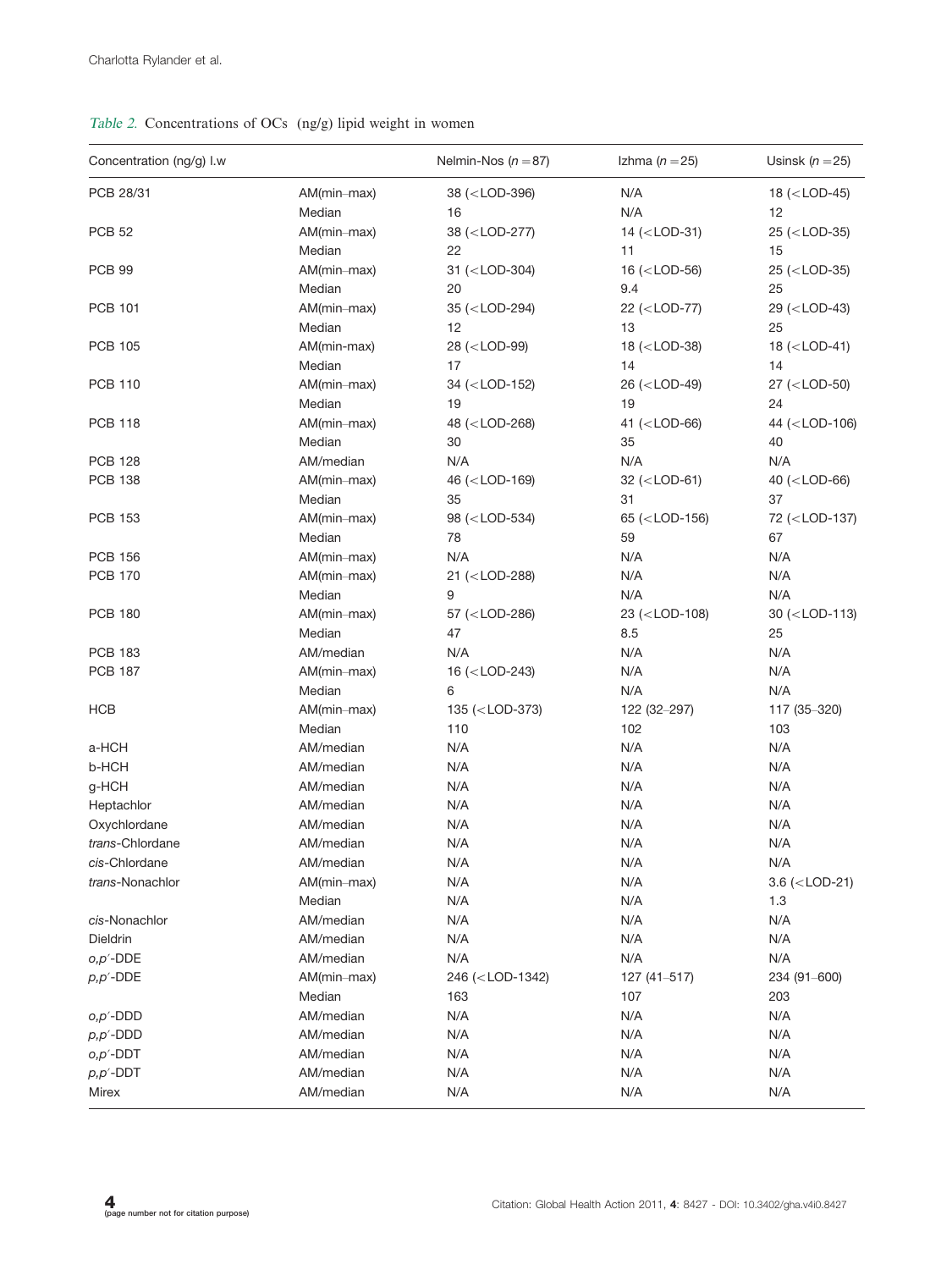| Concentration (ng/g) I.w |               | Nelmin-Nos $(n=22)$                                                                                                              | Izhma $(n=25)$                                                               | Usinsk $(n=25)$                    |
|--------------------------|---------------|----------------------------------------------------------------------------------------------------------------------------------|------------------------------------------------------------------------------|------------------------------------|
| PCB 28/31                | AM(min-max)   | 50 ( <lod-218)< th=""><th><math>9.7</math> (<lod-96)< th=""><th>19 (<lod-72)< th=""></lod-72)<></th></lod-96)<></th></lod-218)<> | $9.7$ ( <lod-96)< th=""><th>19 (<lod-72)< th=""></lod-72)<></th></lod-96)<>  | 19 ( <lod-72)< th=""></lod-72)<>   |
|                          | Median        | 18                                                                                                                               | 3.2                                                                          | 7.5                                |
| <b>PCB 52</b>            | AM(min-max)   | 56 ( <lod-203)< td=""><td>13 (<lod-120)< td=""><td>23 (<lod-62)< td=""></lod-62)<></td></lod-120)<></td></lod-203)<>             | 13 ( <lod-120)< td=""><td>23 (<lod-62)< td=""></lod-62)<></td></lod-120)<>   | 23 ( <lod-62)< td=""></lod-62)<>   |
|                          | Median        | 28                                                                                                                               | 3.3                                                                          | 17                                 |
| <b>PCB 99</b>            | AM(min-max)   | 36 ( <lod-136)< td=""><td>29 (<lod-175)< td=""><td>33 (<lod-70)< td=""></lod-70)<></td></lod-175)<></td></lod-136)<>             | 29 ( <lod-175)< td=""><td>33 (<lod-70)< td=""></lod-70)<></td></lod-175)<>   | 33 ( <lod-70)< td=""></lod-70)<>   |
|                          | Median        | 26                                                                                                                               | 22                                                                           | 31                                 |
| PCB 101                  | AM(min-max)   | 73 ( <lod-266)< td=""><td>32 (<lod-285)< td=""><td>34 (<lod-79)< td=""></lod-79)<></td></lod-285)<></td></lod-266)<>             | 32 ( <lod-285)< td=""><td>34 (<lod-79)< td=""></lod-79)<></td></lod-285)<>   | 34 ( <lod-79)< td=""></lod-79)<>   |
|                          | Median        | 45                                                                                                                               | 11                                                                           | 28                                 |
| <b>PCB 105</b>           | AM(min-max)   | 42 ( <lod-385)< td=""><td>24 (<lod-268)< td=""><td>20 (<lod-59)< td=""></lod-59)<></td></lod-268)<></td></lod-385)<>             | 24 ( <lod-268)< td=""><td>20 (<lod-59)< td=""></lod-59)<></td></lod-268)<>   | 20 ( <lod-59)< td=""></lod-59)<>   |
|                          | Median        | 14                                                                                                                               | 10                                                                           | 11                                 |
| PCB 110                  | AM(min-max)   | 45 ( <lod-308)< td=""><td>26 (<lod-370)< td=""><td>37 (<lod-82)< td=""></lod-82)<></td></lod-370)<></td></lod-308)<>             | 26 ( <lod-370)< td=""><td>37 (<lod-82)< td=""></lod-82)<></td></lod-370)<>   | 37 ( <lod-82)< td=""></lod-82)<>   |
|                          | Median        | 21                                                                                                                               | 3.6                                                                          | 29                                 |
| PCB 118                  | AM(min-max)   | 57 ( <lod-532)< td=""><td>43 (<lod-478)< td=""><td>39 (<lod-106)< td=""></lod-106)<></td></lod-478)<></td></lod-532)<>           | 43 ( <lod-478)< td=""><td>39 (<lod-106)< td=""></lod-106)<></td></lod-478)<> | 39 ( <lod-106)< td=""></lod-106)<> |
|                          | Median        | 26                                                                                                                               | 15                                                                           | 28                                 |
| <b>PCB 128</b>           | AM/median     | N/A                                                                                                                              | N/A                                                                          | N/A                                |
| <b>PCB 138</b>           | AM(min-max)   | 58 ( <lod-291)< td=""><td>54 (<lod-270)< td=""><td>53 (<lod-104)< td=""></lod-104)<></td></lod-270)<></td></lod-291)<>           | 54 ( <lod-270)< td=""><td>53 (<lod-104)< td=""></lod-104)<></td></lod-270)<> | 53 ( <lod-104)< td=""></lod-104)<> |
|                          | Median        | 36                                                                                                                               | 36                                                                           | 55                                 |
| <b>PCB 153</b>           | AM(min-max)   | 104 ( <lod-222)< td=""><td>123 (<lod-297)< td=""><td>110 (36-236)</td></lod-297)<></td></lod-222)<>                              | 123 ( <lod-297)< td=""><td>110 (36-236)</td></lod-297)<>                     | 110 (36-236)                       |
|                          | Median        | 92                                                                                                                               | 106                                                                          | 97                                 |
| <b>PCB 156</b>           | AM(min-max)   | 23 ( <lod-164)< td=""><td>N/A</td><td>N/A</td></lod-164)<>                                                                       | N/A                                                                          | N/A                                |
|                          | Median        | 6                                                                                                                                | N/A                                                                          | N/A                                |
| <b>PCB 170</b>           | AM(min-max)   | 24 ( <lod-89)< td=""><td>33 (<lod-85)< td=""><td>19<math>(&lt;</math>LOD-67)</td></lod-85)<></td></lod-89)<>                     | 33 ( <lod-85)< td=""><td>19<math>(&lt;</math>LOD-67)</td></lod-85)<>         | 19 $(<$ LOD-67)                    |
|                          | Median        | 10                                                                                                                               | 28                                                                           | 10                                 |
| <b>PCB 180</b>           | AM(min-max)   | 64 ( <lod-152)< td=""><td>79 (<lod-170)< td=""><td>63 (<lod-158)< td=""></lod-158)<></td></lod-170)<></td></lod-152)<>           | 79 ( <lod-170)< td=""><td>63 (<lod-158)< td=""></lod-158)<></td></lod-170)<> | 63 ( <lod-158)< td=""></lod-158)<> |
|                          | Median        | 57                                                                                                                               | 73                                                                           | 59                                 |
| <b>PCB 183</b>           | AM/median     | N/A                                                                                                                              | N/A                                                                          | N/A                                |
| <b>PCB 187</b>           | AM(min-max)   | 12 $(<$ LOD-43)                                                                                                                  | 13 $(<$ LOD-45)                                                              | 11 $(<$ LOD-66)                    |
|                          | Median        | $\overline{7}$                                                                                                                   | 3.7                                                                          | 4.4                                |
| <b>HCB</b>               | AM(min-max)   | 98 ( <lod-203)< td=""><td>183 (46-361)</td><td>122 (53-427)</td></lod-203)<>                                                     | 183 (46-361)                                                                 | 122 (53-427)                       |
|                          | Median        | 86                                                                                                                               | 160                                                                          | 107                                |
| a-HCH                    | AM/median     | N/A                                                                                                                              | N/A                                                                          | N/A                                |
| b-HCH                    | AM/median     | N/A                                                                                                                              | N/A                                                                          | N/A                                |
| g-HCH                    | AM/median     | N/A                                                                                                                              | N/A                                                                          | N/A                                |
| Heptachlor               | AM/median     | N/A                                                                                                                              | N/A                                                                          | N/A                                |
| Oxychlordane             | AM/median     | N/A                                                                                                                              | N/A                                                                          | N/A                                |
| trans-Chlordane          | AM/median     | N/A                                                                                                                              | N/A                                                                          | N/A                                |
| cis-Chlordane            | AM/median     | N/A                                                                                                                              | N/A                                                                          | N/A                                |
| trans-Nonachlor          | $AM(min-max)$ | N/A                                                                                                                              | N/A                                                                          | $8.9(3.1 - 26)$                    |
|                          | Median        | N/A                                                                                                                              | N/A                                                                          | 4.6                                |
| cis-Nonachlor            | AM/median     | N/A                                                                                                                              | N/A                                                                          | N/A                                |
| Dieldrin                 | AM/median     | N/A                                                                                                                              | N/A                                                                          | N/A                                |
| $o, p'$ -DDE             | AM/median     | N/A                                                                                                                              | N/A                                                                          | N/A                                |
| $p, p'$ -DDE             | $AM(min-max)$ | 245 (51-732)                                                                                                                     | 168 (20-428)                                                                 | 228 (53-782)                       |
|                          | Median        | 176                                                                                                                              | 138                                                                          | 190                                |
| $o, p'$ -DDD             | AM/median     | N/A                                                                                                                              | N/A                                                                          | N/A                                |
| $p, p'$ -DDD             | AM/median     | N/A                                                                                                                              | N/A                                                                          | N/A                                |
| $o, p'$ -DDT             | AM/median     | N/A                                                                                                                              | N/A                                                                          | N/A                                |
| $p, p'$ -DDT             | AM/median     | N/A                                                                                                                              | N/A                                                                          | N/A                                |
| Mirex                    | AM/median     | N/A                                                                                                                              | N/A                                                                          | N/A                                |

Table 3. Plasma concentrations (ng/g) lipid weight of organochlorines among men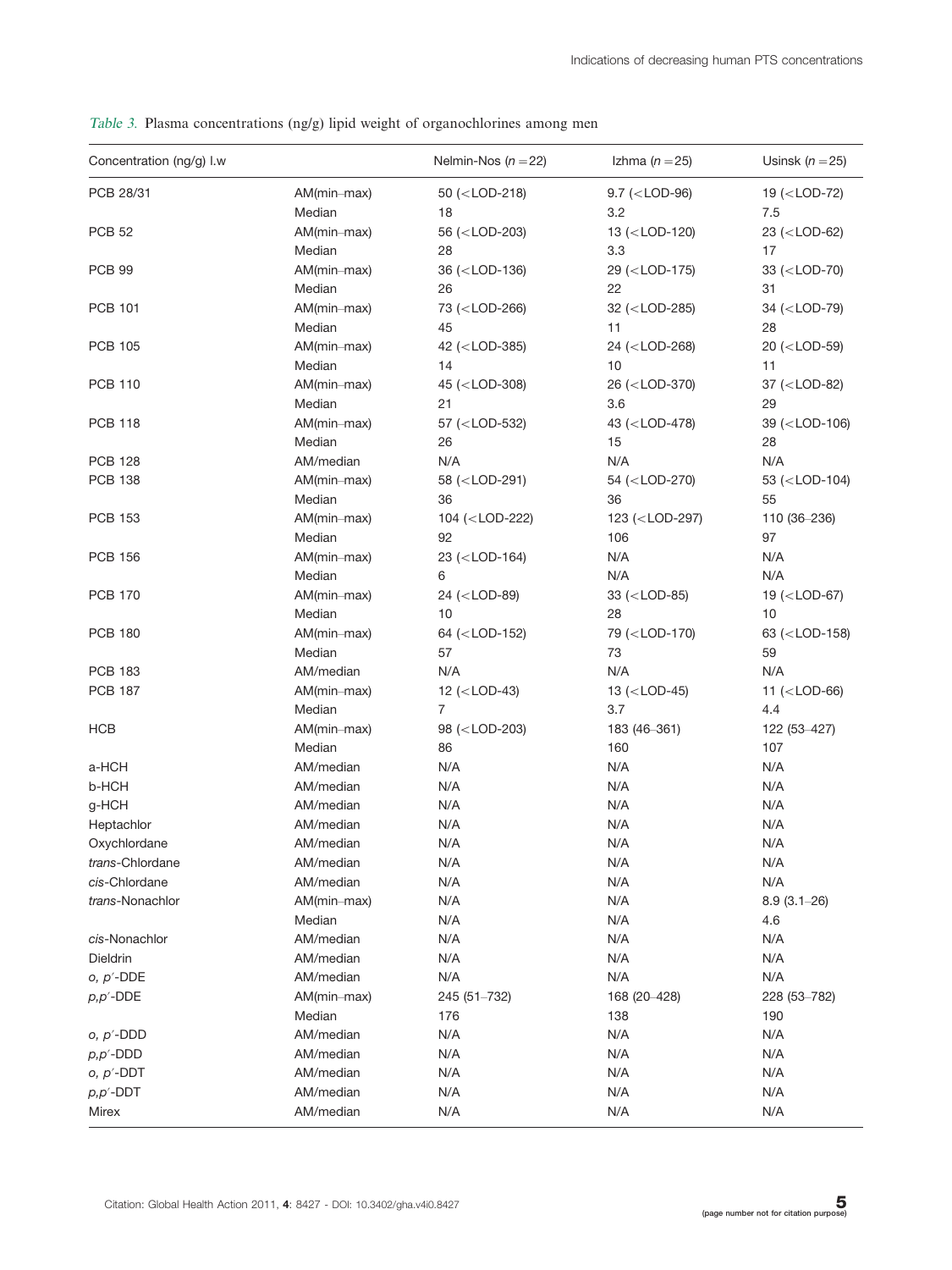|                    |              | Men                |                 | Women           |                 |
|--------------------|--------------|--------------------|-----------------|-----------------|-----------------|
| Concentration µg/L |              | Izhma ( $n = 25$ ) | Usinsk $(n=25)$ | Izhma $(n=25)$  | Usinsk $(n=25)$ |
| Hg                 | AM (min-max) | $2.7(1 - 8.1)$     | $2.7(1-10)$     | $2.8(1-10)$     | $2.6(1-6.4)$    |
|                    | <b>GM</b>    | 2.3                | 2.2             | 2.3             | 2.3             |
| <b>Pb</b>          | AM (min-max) | $37(14 - 88)$      | $38(11 - 63)$   | $30(11 - 57)$   | $25(11-63)$     |
|                    | <b>GM</b>    | 33                 | 32              | 27              | 23              |
| Cd                 | AM (min-max) | $0.54(0.1-1.4)$    | $0.37(0.1-1.0)$ | $0.51(0.1-1.5)$ | $0.32(0.1-1.3)$ |
|                    | <b>GM</b>    | 0.43               | 0.28            | 0.40            | 0.23            |
| <b>Se</b>          | AM (min-max) | $90(61 - 130)$     | $100(61 - 134)$ | 89 (57-119)     | 102 (63-139)    |
|                    | <b>GM</b>    | 88                 | 99              | 87              | 100             |

Table 4. Full blood concentrations of metals  $(\mu g/L)$  in study participants from the Komi Republic

for parity ( $p=0.0473$ ). Parity was only a significant predictor of  $p, p'$ -DDE ( $p = 0.0368$ ).

Mercury, Pb, Cd, and Selenium (Se) were detected in more than 85% of all samples. Hg and Pb concentrations increased with increasing age ( $p=\langle0.05\rangle$ ) and males had significantly higher concentrations of Pb  $(p=0.014)$  than women. Parity did not affect metal concentration. When adjusting for age and gender, there was no difference in Hg and Pb concentration between Usinsk and Izhma. The study group from Izhma had significantly higher concentrations of Cd  $(p=0.00019)$  when controlling for age and gender and the study group from Usinsk had higher concentrations of Se  $(p=0.018)$ .

### **Discussion**

This unique study contributes with new and valuable data on blood concentrations of PTSs among indigenous people from North West Russia. In total, 209 samples from three different study sites were analyzed for 18 PCBs, 18 OCs, and 4 metals. Only five POPs were detected in more than 60% of all samples, indicating low levels or analytical challenges.  $p, p'$ -DDE was the most dominating compound at all three study sites, followed by HCB, and PCB 153. The concentrations found were definitely higher than in samples from Northern Norway  $(p, p'$ -DDE: 67 ng/g in women) and Sweden  $(p, p'$ -DDE: 34 ng/g in women) and in the same range as in samples from Inuit women in Nunavik, Canada ( $p, p'$ -DDE: 158 ng/g) and in Inuit women from Disko Bay, Greenland  $(p, p'$ -DDE: 178 ng/g) (2–4).

There was no difference in PCB, Hg, and Pb concentration between study sites, even though the study areas were geographically separated and the study participants were expected to have different ways of living and different dietary habits. These findings suggest therefore that the global distribution of these contaminants is more important than local sources and that different dietary habits have little impact on the concentrations of PCBs, Hg, and Pb in this study group.

HCB and Cd concentrations were significantly higher in the rural reindeer district Izhma, whereas Se and  $p, p'$ -DDE (women only) concentrations were significantly higher in the urban area Usinsk, where most people make their living as oil and gas workers. Differences could possibly be a result of different dietary habits (most likely a higher intake of reindeer liver in Izhma) or an historical point source being present in the local environment (paint, alloys, batteries, plastics, impregnated wood, etc). It is evident that humans are exposed to PTSs mainly from their diet and that indigenous people with a traditional way of living often are exposed to high concentrations of POPs and some heavy metals, especially if they feed from the marine food web. The village Nelmin-Nos is located at the outlet of the river Pechora and people in that area are expected to have a high intake of fish and seafood. Despite of that, their concentrations of PTSs were not higher than the other study groups from the inland Komi republic, indicating either similar diets in all three locations or other, more important exposure routes than the diet. It must be emphasized that marine mammals are not an important part of the diet in Nelmin-Nos. The usual mixture of imported food, local sea food, and reindeer meat will not contribute with contaminant levels comparable to a diet based on marine mammals.

During the years of  $2001-2003$ , blood samples were collected from 31 women (mean age: 37) and 13 men (mean age: 25) from Nelmin-Nos as part of the PTS project in the Russian North (1). The samples were analyzed for POPs and heavy metals and the results were published in the AMAP Assessment 2009: Human health in the Arctic (4) and by Sandanger et al. 2009 (10). By comparing the results from the current study with the study in Nelmin-Nos in  $2001-2003$ , a unique opportunity to investigate differences in POP concentration over time within a Russian indigenous population is allowed. Results from the two studies are summarized in Fig. 1.

A clear decrease in  $p, p'$ -DDE concentrations since 2001-2003 for both women and men was observed. In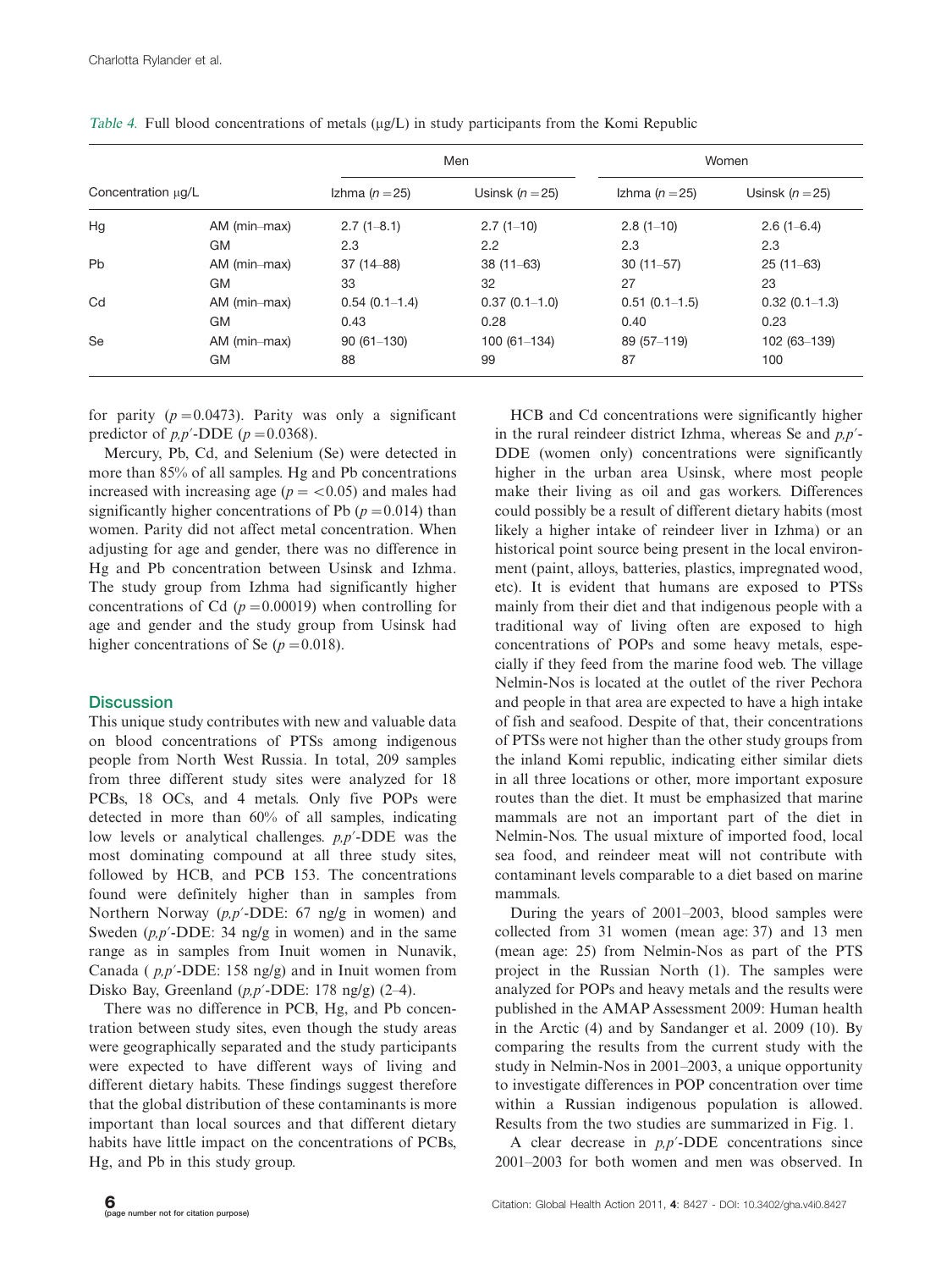



Fig. 1. Differences in blood concentrations of POPs in Nelmin-Nos from 2001-2003 to 2009.

addition, only 2% of all samples from 2010 contained detectable concentrations of  $p, p'$ -DDT. The low  $p, p'$ -DDT levels in 2010 can partly, but not fully, be explained by low sample volumes perhaps insufficient for such sensitivity of the analytical instrument. In 1996, high concentrations of  $p, p'$ -DDE and  $p, p'$ -DDT were reported in breast milk from Arkhangelsk (1,687 ng/g lipid weight of  $p, p'$ -DDE and 344 ng/g l.w. of  $p, p'$ -DDT) (2). The DDE/DDT ratio was 4.9 in the breast milk samples from 1996; thus, they indicated a recent source of DDT. In the samples from 2001-2003, the DDE/DDT ratio varied between 12.6 and 17.9 (different laboratories) indicating a reduction of DDT sources from 1996 (1). In the current study, it was not possible to calculate the DDE/DDT ratio due to the majority of samples having concentrations of  $p, p'$ -DDT below the LOD. Taken together, the current results combined with old data indicate a reduction of DDT compounds in the environment in some areas of the Russian Arctic and thus, confirm national and international restrictions on chemicals and metals.

Fig. 1 also indicates decreased HCB concentrations in Nelmin-Nos over the past  $7-9$  years. This is especially pronounced among men. PCB 138 and 153 show no distinct difference over time; however, a small increase in PCB 180 concentration for both gender, but especially for women, was observed when comparing the two datasets. It has to be emphasized that the datasets have not been adjusted for possible confounders. However, the participating women in 2010 were older than the women participating in  $2001-2003$  (46 years vs. 25 years). For men, the participants in 2001–2003 were slightly older (37) years vs. 32 years in 2010) (1). The decreasing concentrations of POPs over time could therefore not be confounded by age. Similar reductions in POP levels have also been reported in other parts of the Arctic (4).

In 2001–2003, heavy metals were measured in whole blood from indigenous men and women from the Kola Peninsula (Sami, Komi, and Nenets in Lowosero and Krasnoschelye) (1). Fig. 2 compares the concentrations of Hg from that study with the concentrations among Komi people from 2010. There has been observed large variations in Hg concentrations within the Russian Arctic  $(1, 3, 4)$ , which is also reflected in the results from  $2001 -$ 2003 (Fig. 2). The 2010 results from the Komi Republic are comparable between genders and regions. Together, the two datasets from  $2001-2003$  and  $2010$  indicate a decrease, rather than an increase in Hg concentrations over the past 7–9 years. However, the results should be interpreted carefully because samples sites are geographically separated. In the Canadian Arctic, levels of Hg have declined up to 50% in human populations over the last 8 15 years and are likely a further indication of broadly applied domestic and international controls on chemicals and metals. Despite that, there are still large geographical differences within the Canadian Arctic with some areas having very high concentrations of Hg.

Lead and Cd were also analyzed in that same study in  $2001-2003$  (1). There are indications that the Pb concentrations were higher in 2001–2003; (women =  $31-38$  $\mu$ g/L in 2001–2003 vs. 23–27  $\mu$ g/L in 2010 and men = 58– 72  $\mu$ g/L in 2001–2003 vs. 32–33  $\mu$ g/L in 2010). The same trend was observed for Cd (women =  $0.49-1.0 \mu g/L$  in



Fig. 2. Differences in blood concentrations of Mercury in North West Russia from  $2001-2003$  and  $2010$ .